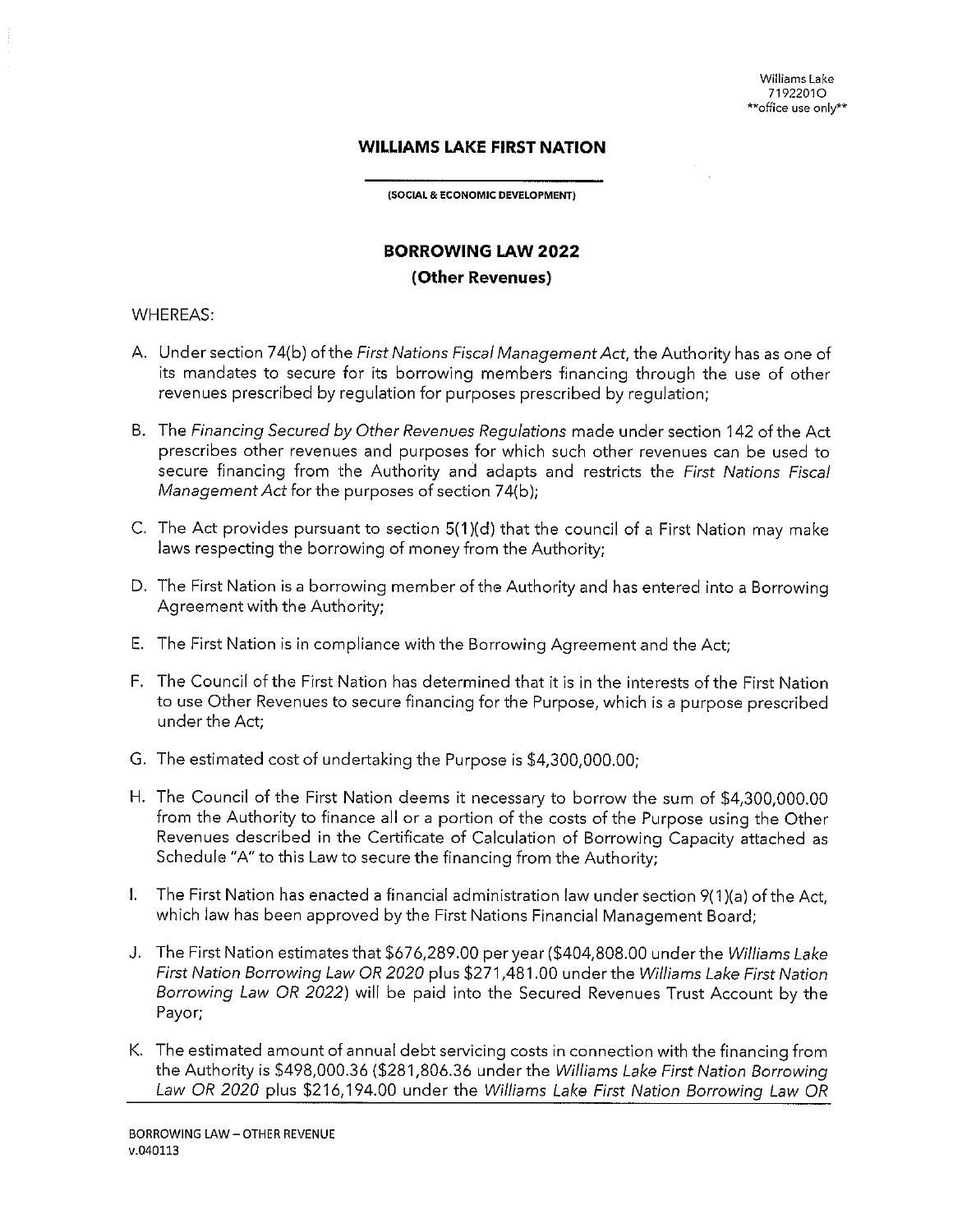2022) as certified by Lori Billyboy, Chief Financial Officer for the First Nation as set forth in the Certificate of Calculation of Borrowing Capacity attached as Schedule "A" to this Law;

- L. The First Nation has sufficient unutilized borrowing capacity to undertake the borrowing authorized under this Law; and
- M. The First Nation has obtained a Financial Performance Certificate from the First Nations Financial Management Board, a copy of which certificate is attached as Schedule "B" to this Law.

NOW THEREFORE the Council of the First Nation duly enacts as follows:

- 1. This Law may be cited as the *Williams Lake First Nation Borrowing Law OR 2022,* whose purpose is Economic Development.
- 2. In this Law (including the recitals):

**"Act"** means the *First Nations Fiscal Management Act* and regulations as adapted by the *Financing Secured by Other Revenues Regulations* and any amendments thereto;

**"Authority"** means the First Nations Finance Authority established under the Act;

**"Borrowing Agreement"** means the borrowing agreement entered into between the Authority and the First Nation on 10/02/2020; **dd mm yyyy** 

**"Completion"** means in relation to the Purpose for which the Authority has provided financing to the First Nation, that the Authority, acting reasonably, is satisfied on the basis of documentation provided to the Authority by the First Nation that the Purpose has been implemented substantially as described in this Law:

**"Financial Performance Certificate"** means a certificate issued by the First Nations Financial Management Board under section 50(3) of the Act that the First Nation's financial performance is in compliance with the First Nations Financial Management Board standards;

**"Financing Secured by Other Revenues Regulations"** means the regulation made under section 142 of the Act that prescribes other revenues and purposes for which such other revenues can be used to secure financing from the Authority and adapts and restricts the Act for the purposes of section 74(b);

**"First Nation"** means Williams Lake First Nation (as referred to in the schedule to the *First Nations Fiscal Management Act,* S.C. 2005, c.9);

**"Interim Long Term Financing"** means financing provided by the Authority to the First Nation in anticipation of the inclusion and replacement of such financing in an issue of debt securities by the Authority by the earlier of (i) five years from the date on which the first advance of such Interim Long Term Financing is provided to the First Nation, or (ii)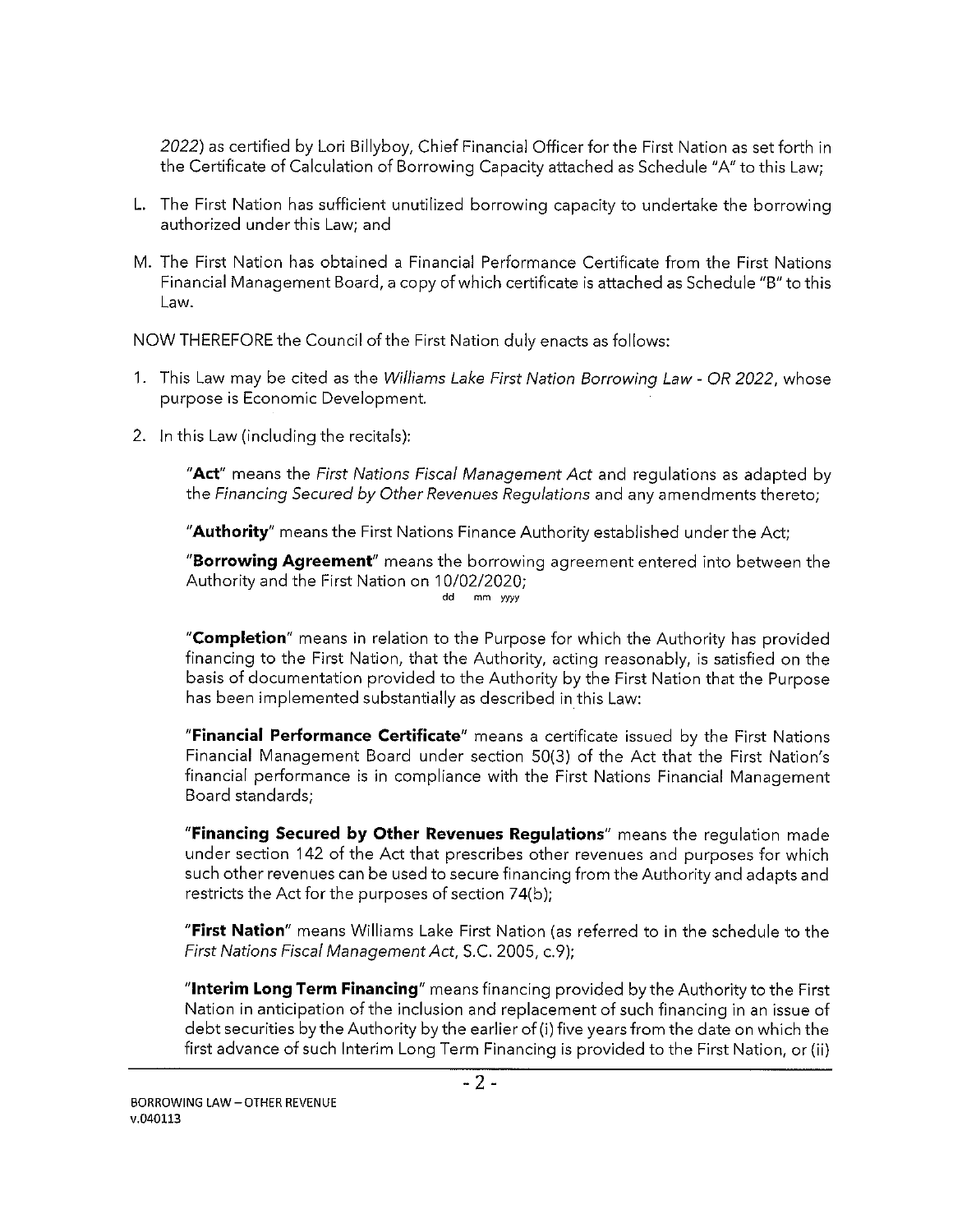Completion of the Purpose;

**"Law<sup>11</sup>means this borrowing law;** 

**"Other Revenues"** means the other revenues prescribed in the Act;

**"Payor"** means the persons, firms or corporations with obligations to make payments to the First Nation of Other Revenues used or to be used by the First Nation to secure financing from the Authority, whose names and addresses are set out in Schedule "C" attached hereto or any updated replacement Schedule "C" provided by the First Nation and accepted by the Authority;

**"Purpose"** means the purpose of the financing by the First Nation from the Authority generally described in a Borrowing Law, for which the Act permits the First Nation to use Other Revenues of the First Nation to secure financing for such purpose, generally described as:

1. Choose from the following: Capital infrastructure; rolling stock (machinery and equipment); land (wholly or partly owned by First Nation); shares or ownership (power generating, waste or waste water); other economic or social development purposes)

Purpose: Social & Economic Development

and

2. Provide a description of the Purpose: Land Purchase, Capital for Economic Development Project and Capital for Social Development Project

**"Promissory Note"** means a contractual promise to pay made by the First Nation to the Authority in respect of the repayment by the First Nation of money borrowed by the First Nation from the Authority, that sets out a schedule of repayment of principal and interest, in the form specified by the Authority;

**"Secured Revenues Trust Account"** means an account established by the Authority and the First Nation in which other revenues to be used for financing under the Act are deposited;

**"Secured Revenues Trust Account Management Agreement"** means the agreement under which the Secured Revenues Trust Account is managed in accordance with the Act;

**"Secured Revenues Trust Account Manager"** means the third party that is responsible for management of the Secured Revenues Trust Account in accordance with the Act, the Borrowing Agreement and the Secured Revenues Trust Account Management Agreement; and

**"Security Issuing Council Resolution"** means a Council resolution in the form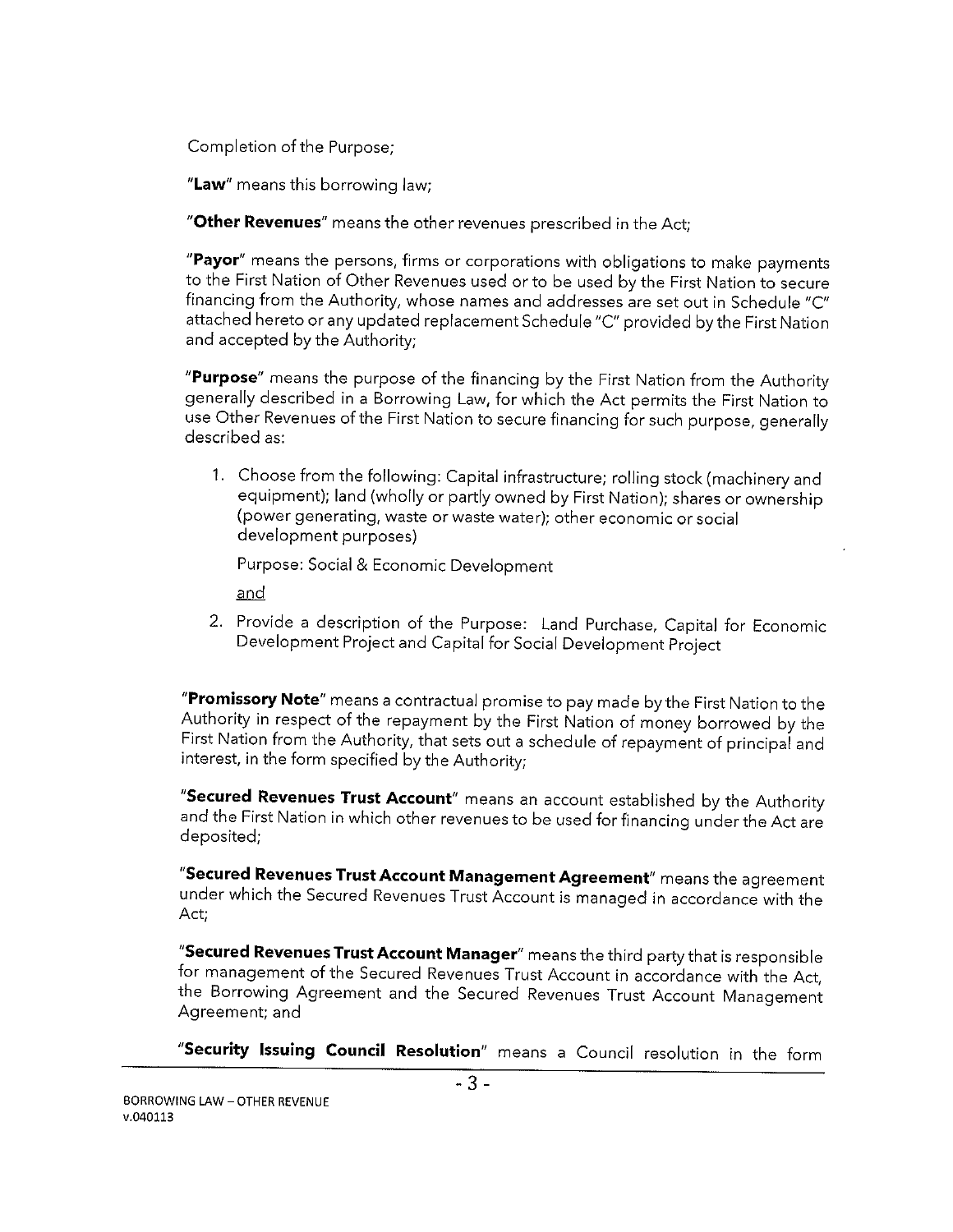specified by the Authority whereby the First Nation formally requests to drawdown all or a portion of the loan amount authorized in the Borrowing Law, and that is to be completed when the borrowing member's loan needs arise. Drawdown requests can be all at once, or in increments over time as a Purpose progresses.

- 3. Unless the context otherwise requires, words and expressions used in the Law and not otherwise defined have the same meaning as in the Act.
- 4. The Council is hereby authorized and empowered to borrow upon the credit of the First Nation for the Purpose using the Other Revenues described in the Certificate of Calculation of Borrowing Capacity attached as Schedule "A" to this Law to secure the financing from the Authority, and the Authority is requested and authorized to finance from time to time the Purpose at the sole cost and on behalf of the First Nation, a sum not exceeding \$4,300,000.00 in lawful money of Canada (provided that the First Nation may borrow all or part of such amount in such currency as the Authority determines but the aggregate amount in lawful money of Canada and in Canadian dollar equivalents so borrowed must not exceed the amount set out in this clause ), together with such interest and with such discounts or premiums and expenses as the Authority determines appropriate in consideration of the market and economic conditions.
- 5. If a Secured Revenues Trust Account has not previously been established by the First Nation and the Authority, then after passage of this Law the First Nation and the Authority shall establish a Secured Revenues Trust Account in accordance with the Act and the Borrowing Agreement and a quorum of the members of Council are hereby authorized to execute the Secured Revenues Trust Account Management Agreement and the Notice of Secured Financing and the Chief plus the Chief Financial Officer is hereby authorized to execute such other documents or agreements on behalf of the First Nation, when requested by the Authority, as required in relation to the Secured Revenues Trust Account.
- 6. When from time to time the First Nation wishes to borrow all or a portion of the amount authorized under this Law, the Council shall pass a Security Issuing Council Resolution approving the borrowing of the specified amount and requesting that the Authority either include the requested amount as part of its next issue of debt securities or provide the specified amount by way of Interim Long Term Financing.
- 7. On completion by the Authority of the financing undertaken pursuant to this Law and the Security Issuing Council Resolution, the First Nation:
	- (a) shall execute and deliver to the Authority such Promissory Notes as are requested by the Authority; and
	- (b) hereby authorizes and directs the Chief plus the Chief Financial Officer to execute such Promissory Notes on behalf of the First Nation when requested by the Authority.
- 8. The First Nation shall in each fiscal year after a Promissory Note has been signed provide in its annual budget for payments of all amounts payable to the Authority during the fiscal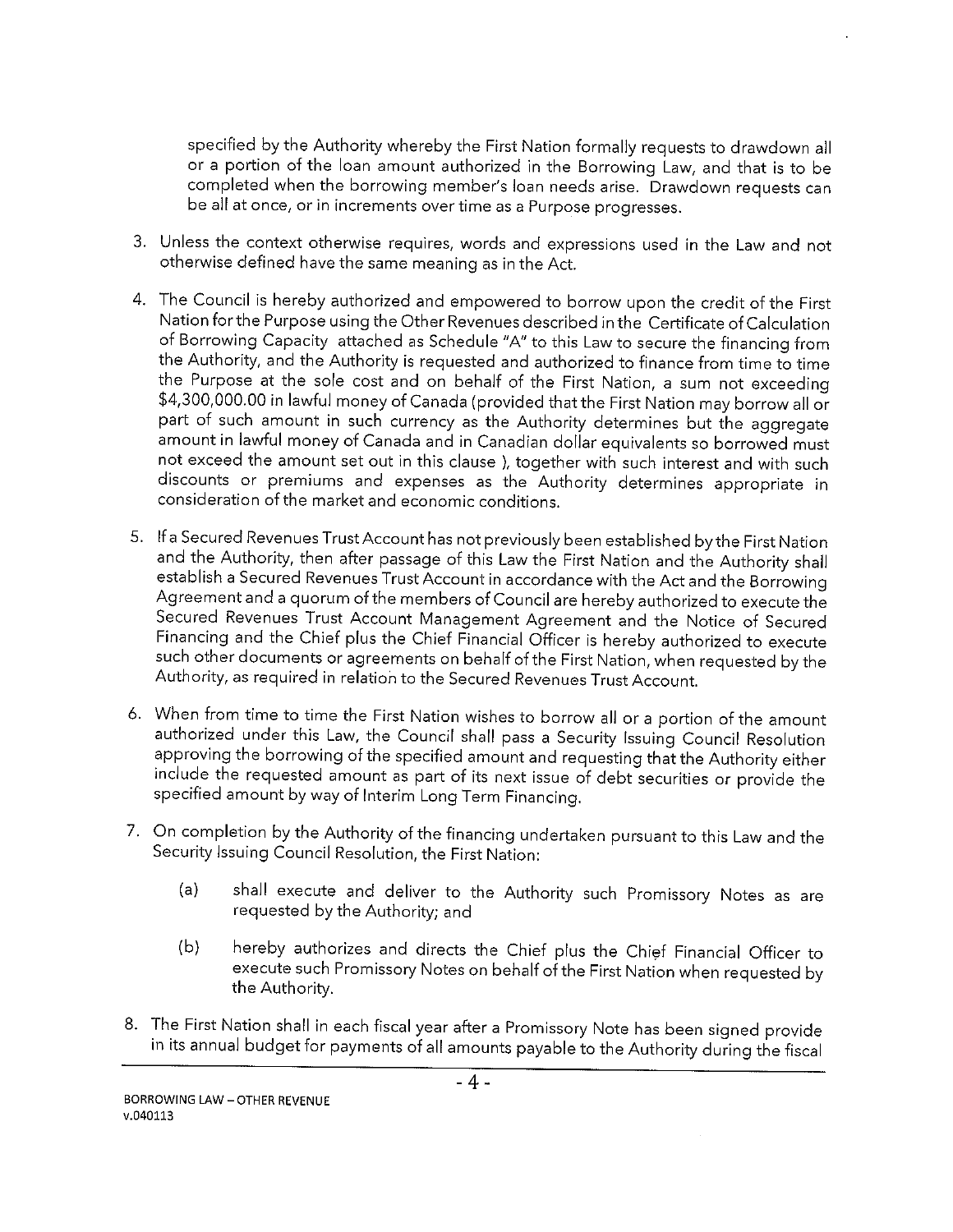year to which its annual budget applies.

- 9. The First Nation shall make payments to the Authority in accordance with the Act and the Borrowing Agreement.
- 10. The First Nation must repay the financing obtained from the issuance of debt securities by the Authority no later than 30 years from the date on which the Authority provided the first advance of such financing to the First Nation.
- 11. Unless pre-paid by the First Nation in accordance with its borrowing agreement with the Authority, the First Nation must repay the interim long-term financing to the Authority by replacing such financing with financing obtained from the issuance of debt securities by the Authority, no later than the earlier of
	- (a) five (5) years from the date on which the Authority provided the first advance of the interim long-term financing to the First Nation; or
	- (b) the date of Completion of the Purpose.
- 12. Where a provision in this Law is expressed in the present tense, the provision applies to the circumstances as they arise.
- 13. This Law shall be construed as being remedial and shall be given such fair, large and liberal construction and interpretation as best ensures the attainment of its objectives.
- 14. The Schedules attached to this Law form integral parts of this Law.
- 15. The authority to borrow under this Law ends on the earlier of:
	- (a) the date that the amount authorized by this Law has been fully borrowed by the First Nation, as evidenced by the Security Issuing Council Resolutions passed by Council; and
	- (b) five years from the date that this Law comes into force for any part ofthe amount authorized by this Law that has not been borrowed, as evidenced by Security Issuing Council Resolutions passed by Council.
- 16. This Law comes into force and effect on the 13<sup>th</sup> day of January 2022.